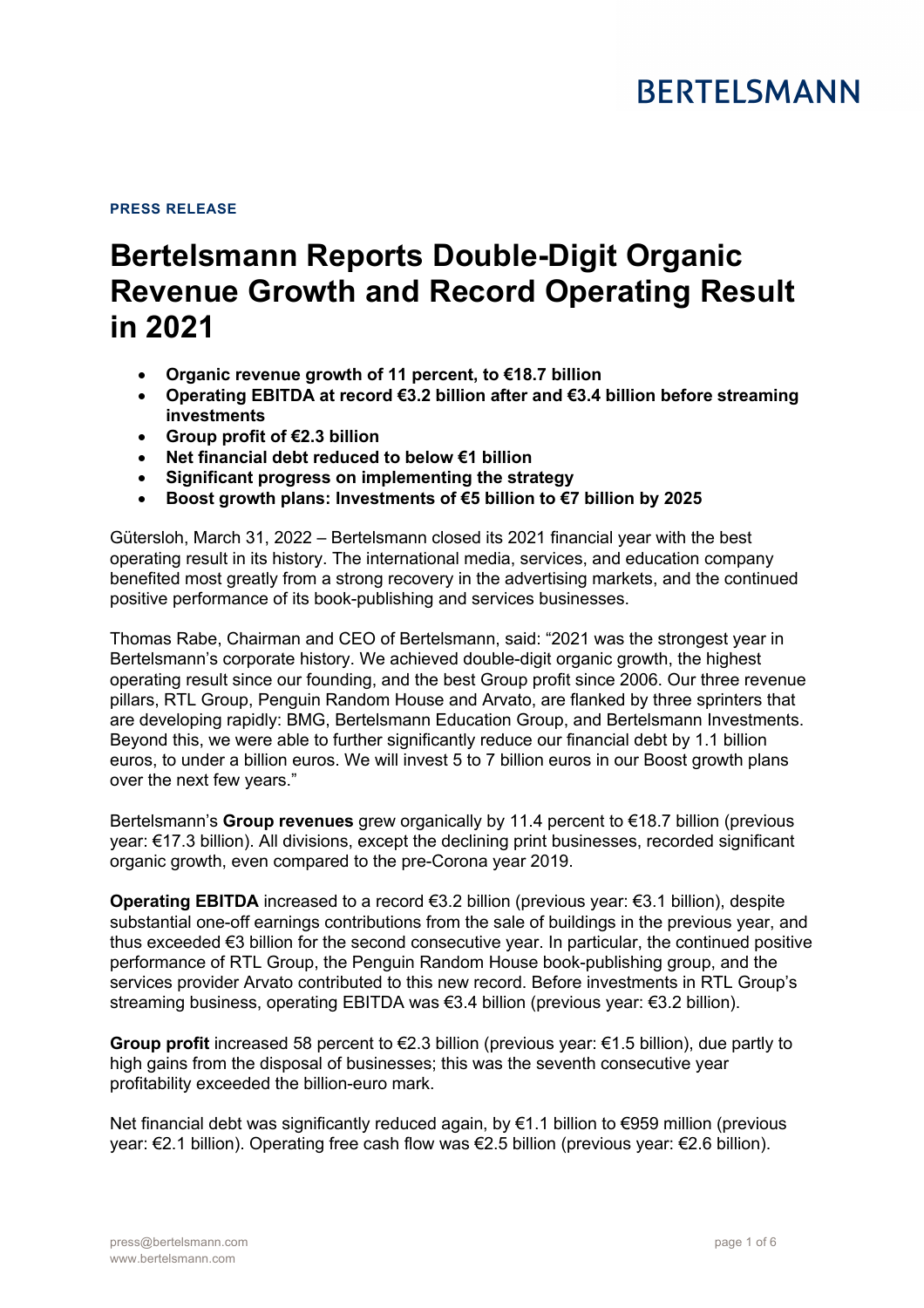Thomas Rabe emphasized that Bertelsmann continued to make progress on all its strategic growth priorities – **National Media Champions**, **Global Content**, **Global Services**, **Online Education**, and **Investment Portfolio** - in 2021.

# **National Media Champions**

The merger of RTL Deutschland and Gruner + Jahr created a national media champion in Germany. Bertelsmann is driving the consolidation of the European TV markets with the planned merger of Groupe M6 and Groupe TF1 in France, and RTL Nederland and Talpa in the Netherlands. Concurrently, RTL Deutschland completed its full acquisition of Super RTL. The streaming services RTL+ in Germany and Videoland in the Netherlands now have 3.8 million paying subscribers, up 74 percent year-on-year.

## **Global Content**

The video production company Fremantle expanded its business with movies, series, and high-end documentaries by establishing a new global non-fiction unit, and completed several acquisitions and share increases – including increasing its shareholding in the Israeli entertainment producer Abot Hameiri, and in the production company Eureka, and acquiring twelve production labels from Nent Group in Scandinavia. Penguin Random House celebrated numerous publication highlights, among them, titles by the poet Amanda Gorman, "The Lincoln Highway" by Amor Towles, and "Harlem Shuffle" by Colson Whitehead, as well as "Renegades: Born in the USA" by Barack Obama and Bruce Springsteen. A decision on the planned acquisition of Simon & Schuster by Penguin Random House is expected this year. And the music company BMG signed contracts last year with world-renowned artists, including Tina Turner, Bryan Adams and Santana.

## **Global Services**

The international customer experience company Majorel expanded its business with global Internet customers, and saw double-digit growth. In September, Majorel also completed a private placement on Amsterdam's Euronext. Bertelsmann remains a controlling shareholder, holding around 40 percent of its shares. Arvato Supply Chain Solutions continued to benefit from the boom in the tech, healthcare, and e-commerce sectors in 2021, while Arvato Financial Solutions recorded a positive business performance, particularly in the "purchase on account" area. Arvato Systems grew primarily with new customers from the public sector, and Bertelsmann Printing Group strengthened its printing business in the U.S. last year.

#### **Online Education**

Bertelsmann Education Group served the continued high demand for online education and training, mainly in the healthcare and high-tech sectors, with Relias, Alliant, and Udacity. The education business was also strengthened by the acquisition of 25 percent of the capital shares and 46 percent of the voting rights in the Nasdaq-listed education company Afya, the leading provider of medical education and training in Brazil.

#### **Investment Portfolio**

Bertelsmann Investments made 57 new and 42 follow-on investments in young companies and funds in the past financial year. The international fund network now holds around 300 investments, and recorded a significant contribution to earnings in 2021 with EBIT of €316 million. Since its launch in 2006, Bertelsmann has invested around €1.5 billion in digital companies with innovative business models through its venture-capital funds. The financial returns during this same period have already exceeded one billion euros.

Rolf Hellermann, Bertelsmann's Chief Financial Officer, said: "Bertelsmann is in a strong financial position. For 2022, we expect a moderate increase in revenues, as well as an operating result that, before investments in RTL Group's streaming business, will remain stable at record level. This guidance does not yet reflect the currently unforeseeable impact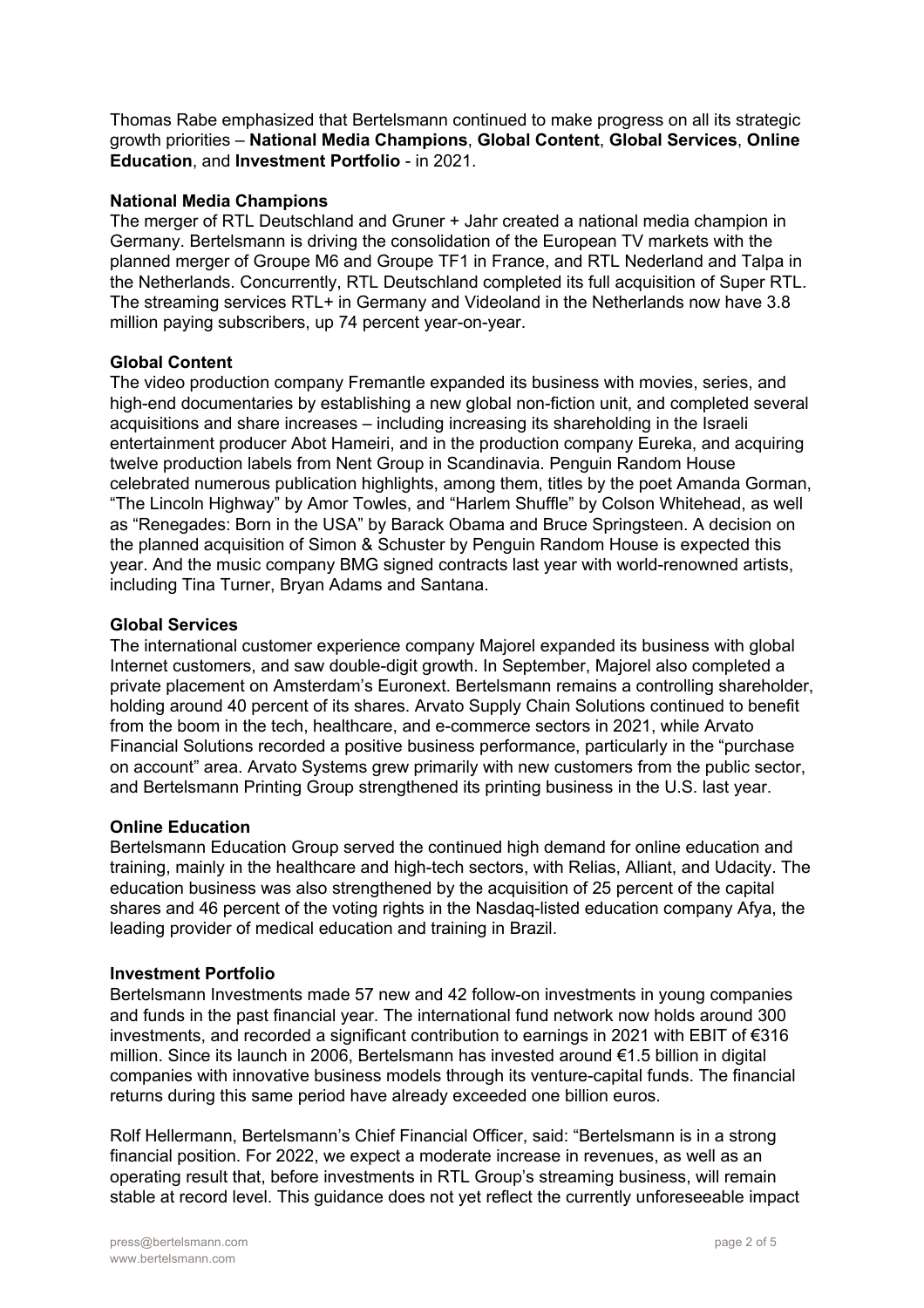of Russia's invasion of Ukraine and the resulting geopolitical tensions on the global economy."

Rabe added: "Based on our high-investment capacity, we will be implementing our ambitious Boost plans in the years ahead, to once again take Bertelsmann to a higher level of revenues and earnings by 2025."

Bertelsmann's equity increased to €13.6 billion in the past financial year (previous year: €10.7 billion). This resulted in an equity ratio of 42.8 percent (previous year: 36.1 percent).

For the past financial year 2021, Bertelsmann employees will receive profit sharing and bonuses totaling €89 million (previous year: €88 million).

In accordance with the terms and conditions governing the Bertelsmann Profit Participation Certificate 2001 (ISIN DE0005229942), 15 percent on the nominal value is scheduled to again be paid out on May 10, 2022. The payout on the 1992 profit participation certificate (ISIN DE0005229900) will be 10.88 percent (previous year: 8.65 percent).

## **Overview of other key figures:**

#### Special items

The special items in fiscal 2021 amounted to  $\epsilon$ 963 million (previous year:  $\epsilon$ 51 million).

#### Cash flow

Cash flow from operating activities of  $\epsilon$ 1.8 billion was generated in the reporting period (previous year: €3.0 billion). Operating free cash flow was €2.5 billion (previous year: €2.6 billion), while the cash conversion rate was 107 percent (previous year: 118 percent).

#### Total assets

Total assets increased to €31.7 billion as of December 31, 2021 (previous year: €29.7 billion). Cash and cash equivalents amounted to €4.6 billion (previous year: €4.6 billion).

#### Investments

Commercial investments increased to  $\epsilon$ 2.0 billion in the fiscal year (previous year:  $\epsilon$ 1.7 billion). As in previous years, Arvato accounted for the majority of investments in property, plant and equipment. Investments in intangible assets were made, in particular, at RTL Group for film rights, and at BMG for the acquisition of music catalogs.

#### **Employees**

At the end of the 2021 financial year, the Group had 145,027 employees worldwide (previous year: 132,842).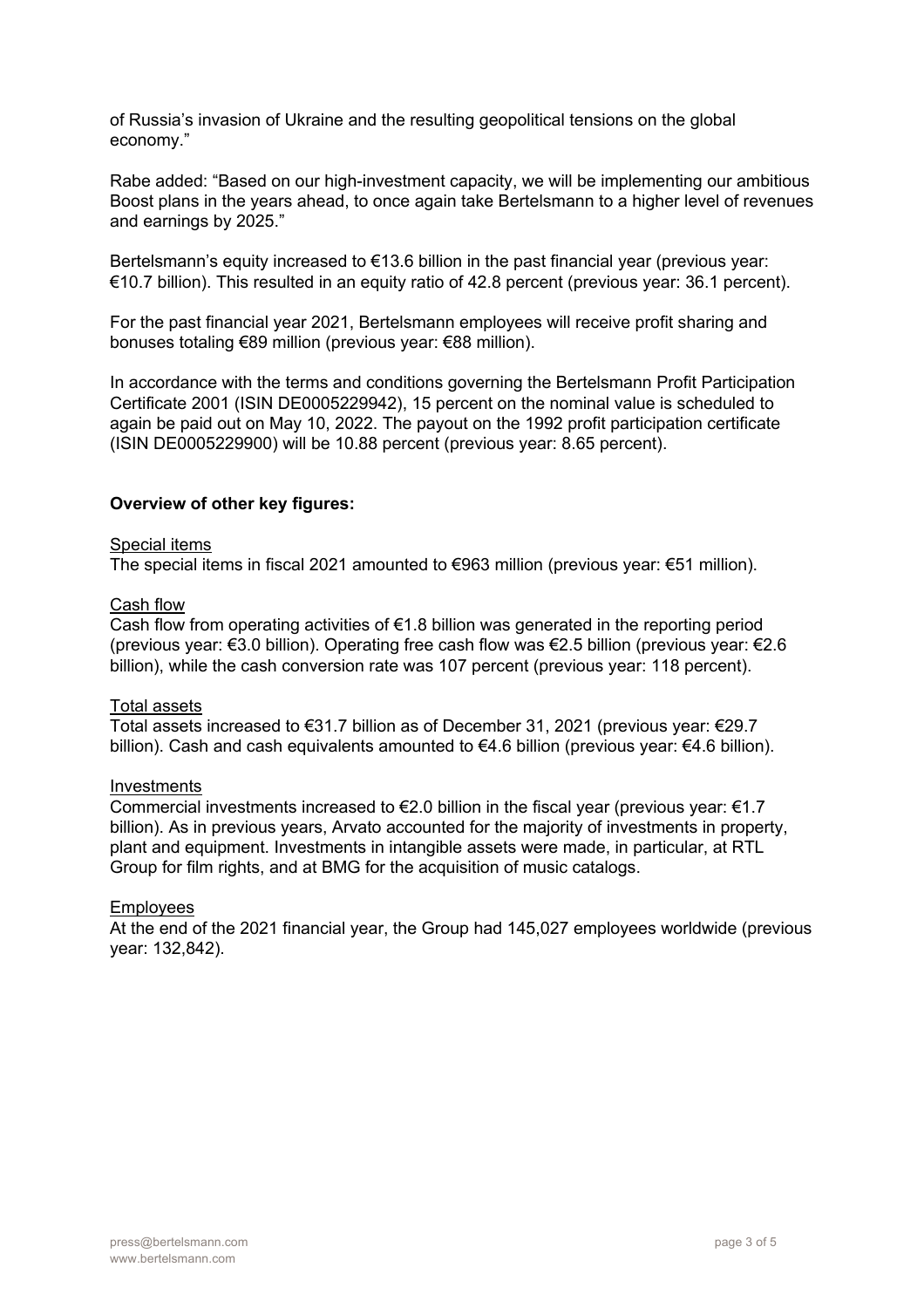# **Overview of Figures (in € millions)**

|                                               | 2021   | 2020   |
|-----------------------------------------------|--------|--------|
| <b>Revenues</b>                               | 18,696 | 17,289 |
| <b>Operating EBITDA Divisions</b>             | 3,354  | 2,848  |
| Corporate / consolidation                     | $-113$ | 295    |
| <b>Operating EBITDA continuing operations</b> | 3,241  | 3,143  |
| Special items                                 | 963    | 51     |
| <b>Financial result</b>                       | $-352$ | $-339$ |
| <b>Earnings before taxes</b>                  | 2,972  | 1,937  |
| Income tax expense                            | $-662$ | $-478$ |
| <b>Group profit</b>                           | 2,310  | 1,459  |
|                                               |        |        |
| Economic investments*                         | 1,998  | 1,717  |

|               | <b>Balance</b><br>as of<br>12/31/2021 12/31/2020 | <b>Balance</b><br>as of |
|---------------|--------------------------------------------------|-------------------------|
| Economic debt | 3,475                                            | 5,207                   |

| <b>Corporate Division</b>          | <b>Revenues</b> |        | <b>Operating EBITDA</b> |       |
|------------------------------------|-----------------|--------|-------------------------|-------|
| (in $\epsilon$ millions)           | 2021            | 2020   | 2021                    | 2020  |
| <b>RTL Group</b>                   | 6,637           | 6,017  | 1,361                   | 1,097 |
| Penguin Random House               | 4,030           | 3,802  | 755                     | 691   |
| Gruner + Jahr                      | 1,051           | 1,135  | 134                     | 127   |
| <b>BMG</b>                         | 663             | 602    | 144                     | 137   |
| Arvato                             | 5,035           | 4,382  | 825                     | 662   |
| <b>Bertelsmann Printing Group</b>  | 1,319           | 1,362  | 60                      | 55    |
| <b>Bertelsmann Education Group</b> | 283             | 301    | 86                      | 89    |
| Bertelsmann Investments**          | 8               | 12     | $-11$                   | -10   |
| <b>Total Divisions</b>             | 19,026          | 17,613 | 3,354                   | 2,848 |
| Corporate / consolidation          | $-330$          | -324   | $-113$                  | 295   |
| <b>Total Group</b>                 | 18,696          | 17,289 | 3,241                   | 3,143 |

\* After taking into account the financial liabilities assumed and purchase price payments for increases in stakes in subsidiaries that were already fully consolidated, in particular for the full acquisition of Penguin Random House in the previous year.

\*\* The business performance of Bertelsmann Investments is determined mainly on the basis of EBIT. EBIT amounted to €316 million (previous year: €1 million).